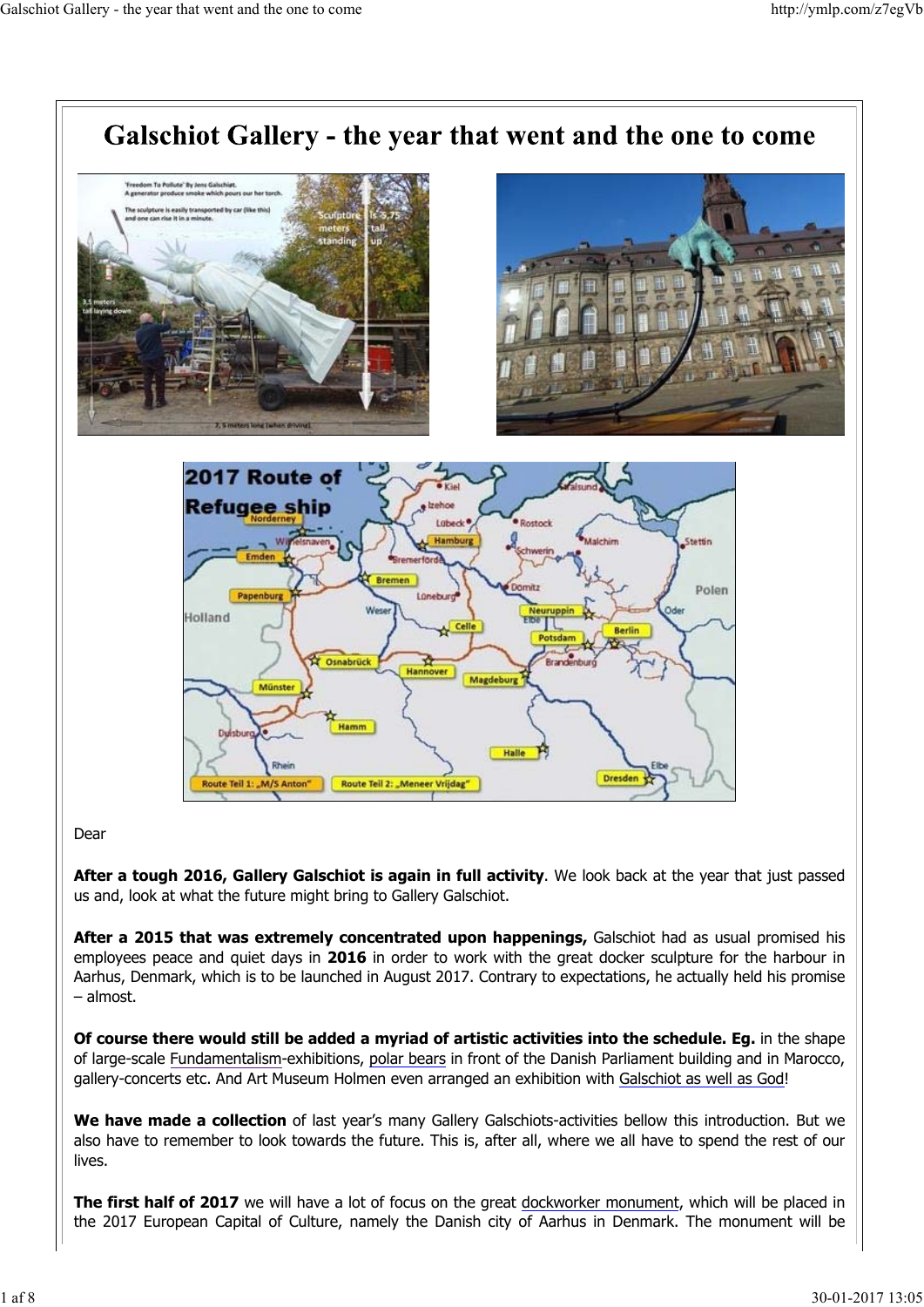inaugurated in August, and we already look very much forward to show it to the public.

**The refugee ship is going to visit 30** German harbours, with debates, concerts and events. It is the Danish NGO, Living Sea, which collaborates with Galschiot and the project is led by the German NGO OUTLAW. We look forward to start this comprehensive project, which also includes, a 'real' refugee boat from Lampedusa which is going to sail around the channels of Northern Germany with Galschiot's refugee sculptures.

**The 'Children of Abraham'/Fundamentalism-project** is starring running on full stem. The sculpture is finally complete and secured against vandalism, and we had an absolutely fantastic and highly praised exhibition in Varde, Jutland, which led to debates in the whole town, as well as an increased number of tourists and higher sales for merchants!

**In 2017 we expect to finally** exhibit the 9 pillars of scriptures in the European Parliament in July. It is going to be quite interesting, because several of the Christian Democratic members of parliament (MEP) are against the sculptures, which show 600 of the darkest and the brightest quotations from the Bible, the Torah and the Quran.

We hope that you will continue to follow the Gallery's comings and goings in 2017. If you come to Denmark, please drop by our Gallery/workshop. There is plenty to look at and we'll serve you a hot coffee.

Many kind regards Chief of communication Lasse Markus and the Merry Gallerists

#### **Galschiots activities in 2016**

#### **January**

**We started the year by wrapping up to our extensive COP21 activities in Paris**. Here, we had with our copy of Statue of Liberty, an impaled polar bear and a 10-man polar bear army roaming the city's streets. We could see ourselves in extremely many international medias – including The Guardian to Iranian, Chinese and Vietnamese news

papers.

**In January we dismounted** the impaled polar bear 'Unbearable' at Cite Universitaire in Paris and loaded it on a truck to Denmark. Fortunately the polar bear got some awesome exhibition sites later that year, as we shall see below.

**We also finally began to produce The Dockworker Monument,** which had already been under way for a long time. The large sculpture is going to decorate DOK1 at the harbour of Aarhus. It is the Salling Model-Doc Worker Monument-for Arhus Foundation, which has donated the DKK 3 million for the sculpture. In return, it will become very nice, showing 7 dock workers in copper unloading coffee.



**COP21 Paris**



**-Europeean Capital of Culture 2017.**

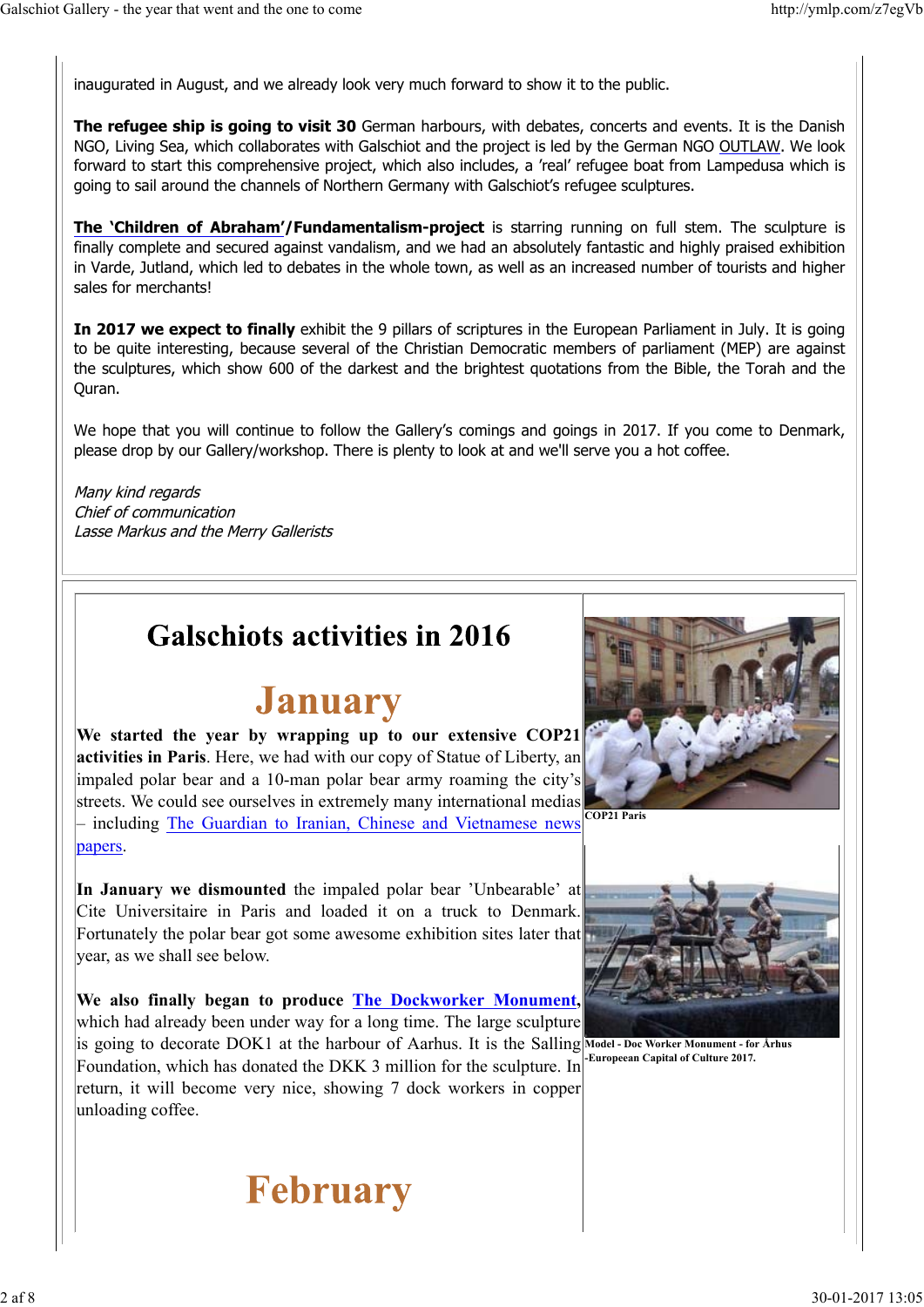**In connection to the movie "The Danish Girl"** we made, at Gallery Galschiot a small exhibition with paintings by Gerda and Ejner Wegener from Galschiot´s collection. The movie is about the painters Gerda and Ejner (and Lili) and the world's first sex change operation.

**Regarding the The Dockworker Monument,** we collected a lot of old photos of the dock workers in Aarhus to inspire the work process with the sculpture. Later that year, some dock workers from Aarhus came to visit us, and they could recognize themselves and their former colleagues, who are to be immortalized in copper.

**Gallery Galschiots art collection by Eugène de Sala** was lent to the Art Museum in Randers (Jutland), which used them for a Sala-exhibition.

### **March**

**The month began with the sad message,** that our Mexican friend and super-artist Emmanuel Cruz had died at the too young age. Emmanuel worked in the workshop in 2009, where he impressed all of us with his abilities within hyper-realism and among other things modelled nearly everyone at the gallery. We made a memorial exhibition of some of his pictures in the Gallery, and you can still see some of them out here.

**In connection with the United Nations International Day for the Elimination of Racial Discrimination** were shown a pillar of scriptures at the City Hall of Odense.

# **April**

**The Impaled Polar Bear 'Unbearable' was erected in front of the Danish Parliament** in Copenhagen. It was exhibited for 4 months, attracting a lot of tourists and one could read about it in all sorts of media - from Iran and USA and of course in the Danish newspaper Politiken. It was the Danish Green Party 'Alternativet', which in cooperation with Galschiot arranged the set-up in order to remind the government of its climate responsibility.

**At the same time a sculpture model of the impaled polar bear was**  $|$ in New York in connection with the climate actions from the  $17<sup>th</sup>$  to the 22<sup>nd</sup> April. Again it was the Green Party that used the project to Square in Copenhagen. focus on the climate crisis.

**The huge sculpture Fundamentalism was put up at the Copenhagen's Town Hall Square.** The exhibition was a part of a festival with the purpose to create intercultural dialogue. Since we had not yet made the sculpture vandal-proof, we had to take care of it around the clock for 14 days the exhibition lasted. So it was quite hard but also fun. On the other hand, we also got the chance to talk to the audience and talk about the sculpture and the project.



**Photos of real doc workers from old days are being made in to sculptures for the memorial.**



**Paintings by Gerda and Ejner Wegener** 



**Sculpture Fundamentalism exhibited by City Hall**

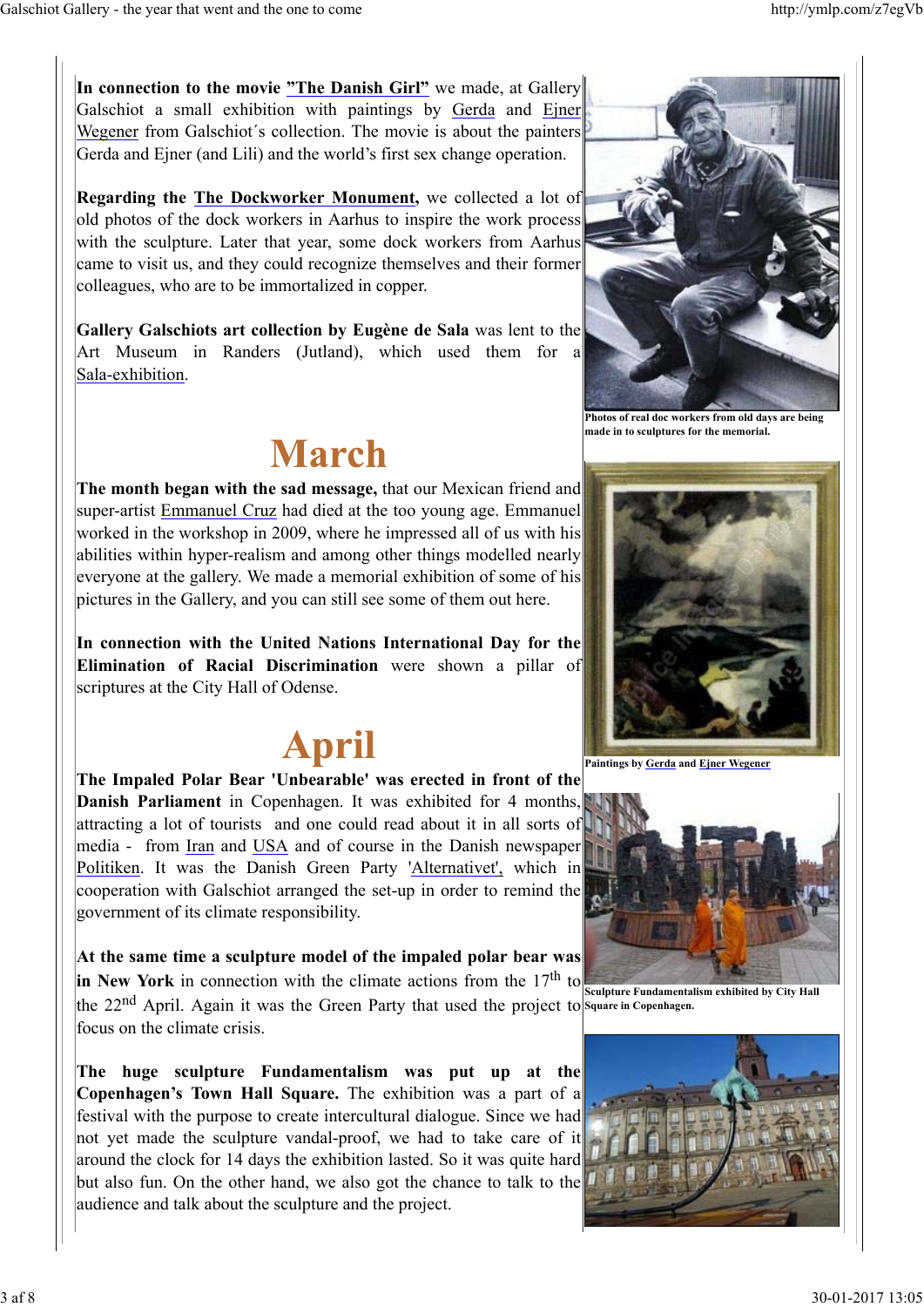**Impaled Polar Bear in front of the Danish Parliament in Copenhagen last summer.**



**The International conference Women Deliver find Galschiotexhibition to 'Negative'**. Galschiøt had been invited to exhibit at the conference and should have exhibited the sculptures '550+1', which deals with trafficking and prostitution, and 'The Pregnant Teenager 'In The Name of God' which deals with womens' right to have sexual education and the right to use contraception. But it was decided to drop the exhibits as the organizers wanted to focus on the 'positive' side of women's struggle. At Gallery Galschiot we think the organization lacks courage. Galschiøt had actually been invited by the Danish foreign minister to attend, and we disagree that the way to counter the oppression of women is to talk about how much they can do - without criticizing the society which oppresses women.

**Our Kurdish premium designer began to sew 9** new polar bear suits for the polar bear army. The polar bear suits used in Paris was borrowed from the WWF so we had to give them back.

#### June

**Galschiot and the Prime Minister talks on Constitution Day (5th June).** Galschiot was invited to participate at the Festival for Democracy at Ollerup Academy of Physical Education (Funen), where two of his 'Inner Beast' sculptures flanked the stage. Danish Prime Minister Lars Løkke Rasmussen held a speech, and Galschiot had been asked to reflect on the Prime Minister's speech immediately after. Doing so he had to say no to an invitation to speak to the Conservative Party's Constitutional meeting, so he must have felt quite popular (and confused about being invited to speak for the conservatives).

**We finally finished the work with the Fundamentalism sculpture.** We filled 10 tons of cement in the letters, so that the sculpture was safe from vandalism, and we mounted 60 cooling fans in the screens so that they could cope with the surprisingly warm Danish sun.

**In Varde the local art association exhibited the 60 meter long sculpture '550 + 1' at the Museum of Art**. It was the first time the sculpture was presented in a museum context.

### July

**The sculpture Fundamentalism was exhibited** at Gallery Galschiot during summer holidays and we had a lot of joyful visitors at the Gallery and workshop.

**We also sent 20 refugees (sculptures)** to an exhibition in



**In the Name of God. Yet another 'religious' sculpture by Galschiot.**



**Polar Bear Army.**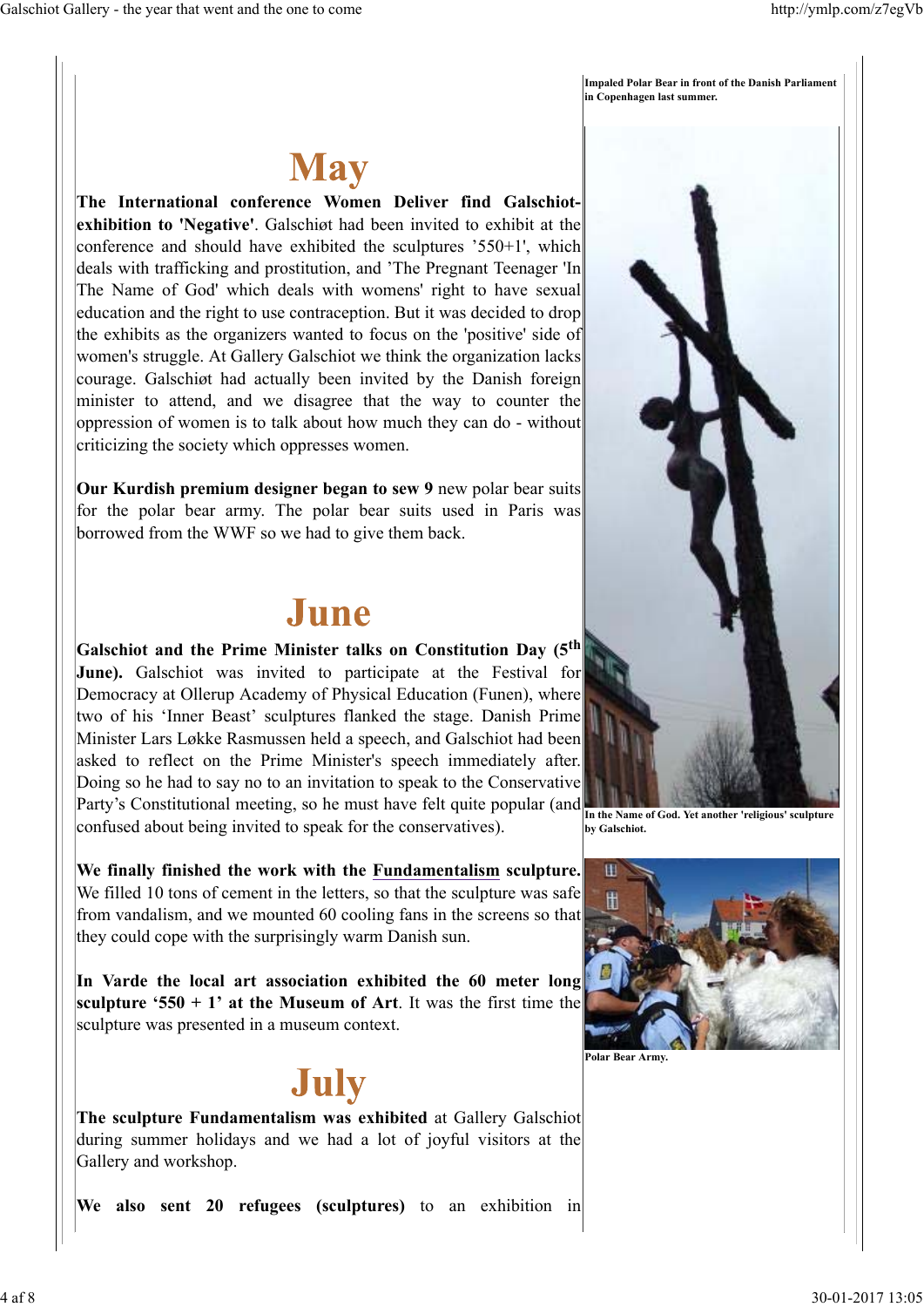Husum/Flensborg, Germany, which in turn made way for huge project this summer, where 30 harbors in Northern Germany will be visited by a refugee boat from Lampedusa, containing Galschiots refugee sculptures. More about that later this year.

### **August and September**

**The art- and dialogue project 'The Children of Abraham' was exhibited in Varde**, and the giant sculpture Fundamentalism was **monument.** placed in the town square. For three months the city was marked by dialogues about Judaism and Christianity as well as Islam's tenets. There were a large number of dialogue and discussion meetings in the city. Schools, educational and cultural institutions were involved, and there were specially developed training materials based on the project.

### **October**

**The sculpture 'Man on Bench'** was finally launched in Holstebro at Skovvang, a home for socially vulnerable. The sculpture had been **Fundamentalism** underway for many months and was quite nice. It depicts a homeless man and is made by inspiration from one of the home's residents "Kaj E", who stayed at Skovvang for 30 years.

**Homeless in Stavanger:** The 9 homeless sculptures were transported to Norway and exhibited around the Stavanger city to create dialogue about social exclusion in Norway.

## **November**

**The gallery was packed with tango dancers** when we fired up during an original Argentine orchestra on their European tour came by. A great evening where we had to put a special floor for the dancers to slide right in the tango dance.

**Also, the Kurdish singer Tara Jaff visited the Gallery.** She is one of the stars of the Kurdish song sky, and she played the Gallery up with her Celtic harp.

**All good things come to an end.** 'Children of Abraham' / Fundamentalism exhibition was taken down after 3 months in the municipality of Varde. The exhibition was absolutely fantastic, and we have received reports from the Commerce and Tourism Council on extraordinary many busses full of visitors who often came to see the exhibition and at the same time increased business revenue.

**Morocco received a visit from the polar bear army.** The occasion was the COP22 held in Marrakesh, and inside the polar bears were students from Faxehus Efterskole, Sealand**.**

**As part of a major conference for Christian and Muslim leaders in in the EU Parliament to start a debate about**



**Real doc workers are used as models for the**





 **The sculpture 550+1 at Varde museum**



**In july 2017 these 10 sculptures will be exhibited**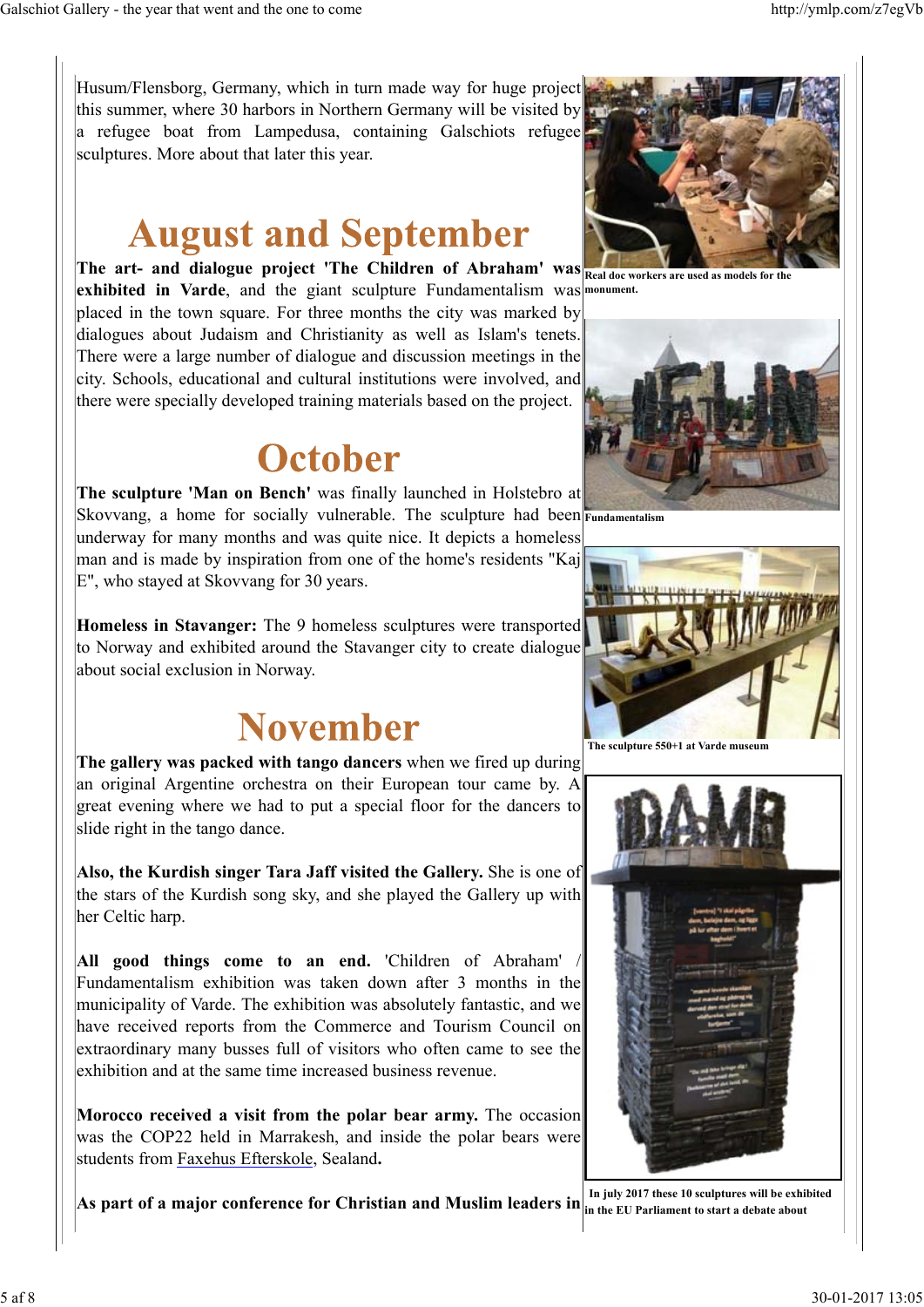Denmark Galschiøt exhibited a 'pillar of scriptures' with dark and religion. light religious quotations. Galschiot was one of the main speakers and

the assembled bishops, priests and imams discussed on the basis of his work of art 'The Children of Abraham's theme: 'Holy Scriptures and democracy'.

## **December**

In the month of Christmas in 2016 many visitors came to the Galleri Galschiot **Gallery.** Some came to buy gifts, others to get a free sculpture-Christmas card, to get Christmas cookies and coffee or just to see the Gallery. Whatever the cause, we had a really good month and loved the visits.

**We finished modelling the first two 'dockers'** and as usual the year ended with a treat for the staff and volunteers.

\*\*\*\*\*\*\*\*\*\*\*\*\*\*\*\*\*\*\*\*\*\*\*\*\*\*\*\*\*

# **ABOUT GALLERY GALSCHIOT**

**Gallery Galschiot is owned by sculptor Jens Galschiot** and consists 2500 m2 studio and museum. The place is one of Denmark's most spectacular and biggest private art workshops. The place is full of activities, and besides the artist's workshop, there is also a bronze foundry, gallery shop, art schools, wicker workshop, TV-studios, Sculpture Park and a 400 m2 art gallery.

**The entire area is approximately 10.000 m2** and it is open for audience all working days between 9am and 5pm. It is open at Sundays between 12am and 4pm. - Closed during the Saturday and other holidays. You can book a guided tour. Free admission.

*If you visit Jens Galschiot at his great atelier and workshop, with dedicated people, you will get a feeling of witnessing something great, and as time goes, the life's work will start to form and be seen in the greater perspective, you will understand that this art goes further than the borders of Denmark.*

*Jens Galschiot is one of a kind on the international and Danish art scene, and his artistic activities have attracted much attention all around the world. His intense commitment, energy and artistic talent has something to say, and his sculptures and art happenings touches everybody who sees them. The entire artistic work is mainly about having something to say and having the heart in the right place - to make the world's sufferings and taboos visible and make the viewer think and make up his own opinion about the matter.*

*This is art that is not subject to the bourgeois norms. It dares to move against the stream, and that is what great art is about. The strength of the work is that it does not end up in a rigid protest, but offers genuine indignation paired with emotions, aesthetics, sensuality, energy, and humour.*

- Recommendation from a visitor at Gallery Galschiot.





**.**<br>Galleri Galschiø



**'Man On A Bench'.**



**Galschiøt at christian/muslim debate conference.**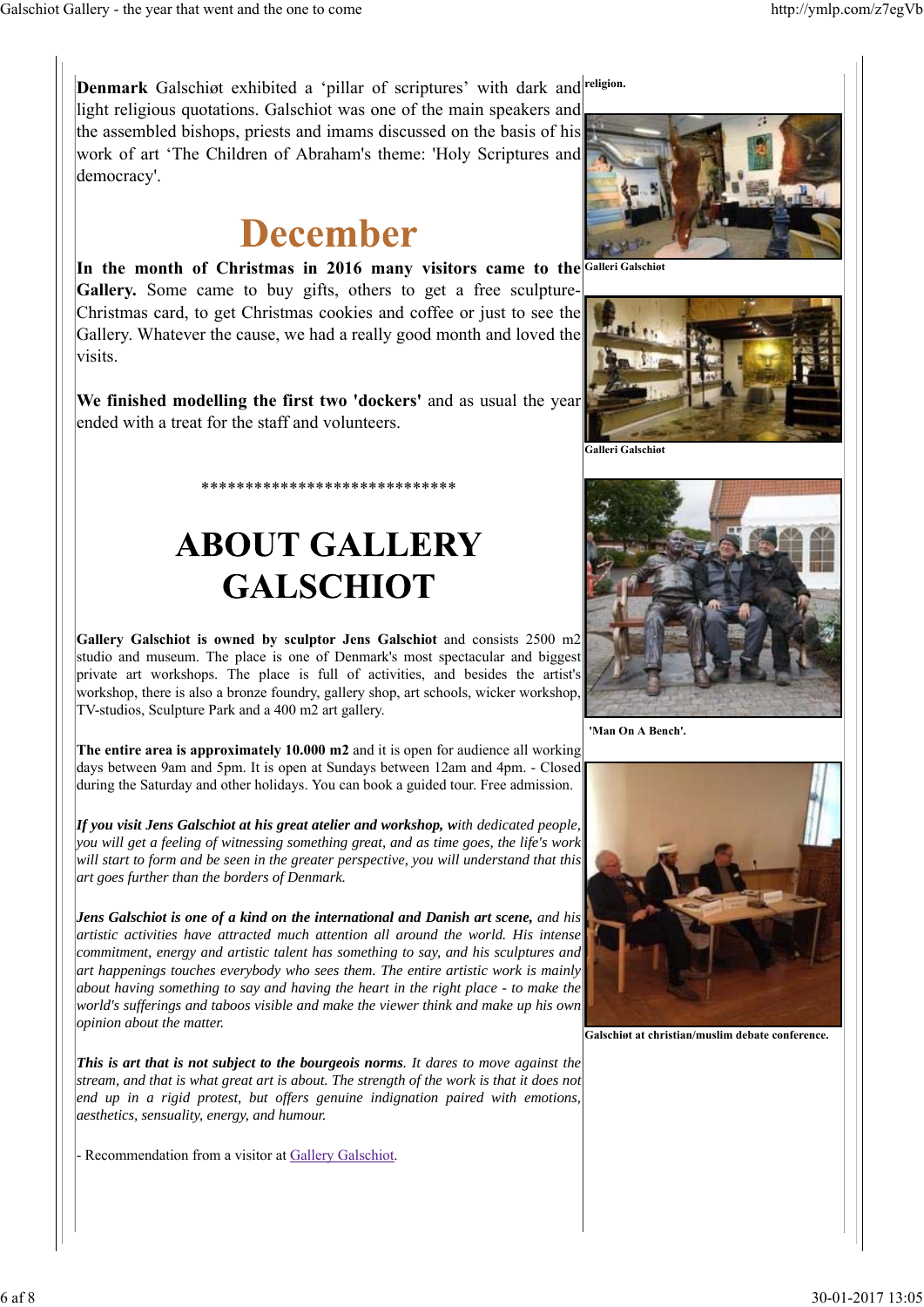

#### **This mail has been sent from the sculptor Jens Galschiøt's workshop.**

**Contact to the workshop: Galleri Galschiøt** Banevænget 22 5270 Odense N

Tlf : (+45) 6618 4058 Fax:(+45) 6618 4158 E-mail: aidoh@aidoh.dk

**websides:**

To Gallery Galschiot To Galschot webside to "The Children of Abraham'projekt **Overview over Galschiøt sculptures Portrait of a sculptor Jens Galschiøt (PDF) \*\*\*\*\*\*\*\*\*\*\*\*\*\*\*\*\*\*\*\*\*\*\*\*\*\*\*\*\*\*** 

#### **Forward this email**

**\*\*\*\*\*\*\*\*\*\*\*\*\*\*\*\*\*\*\*\*\*\*\*\*\*\*\*\***

Subscrition and unsubscription of informations from Jens Galschiøt Unsubscribe from this infolist: Unsubscribe Update your name, e-mail etc. on this list: Change Profile